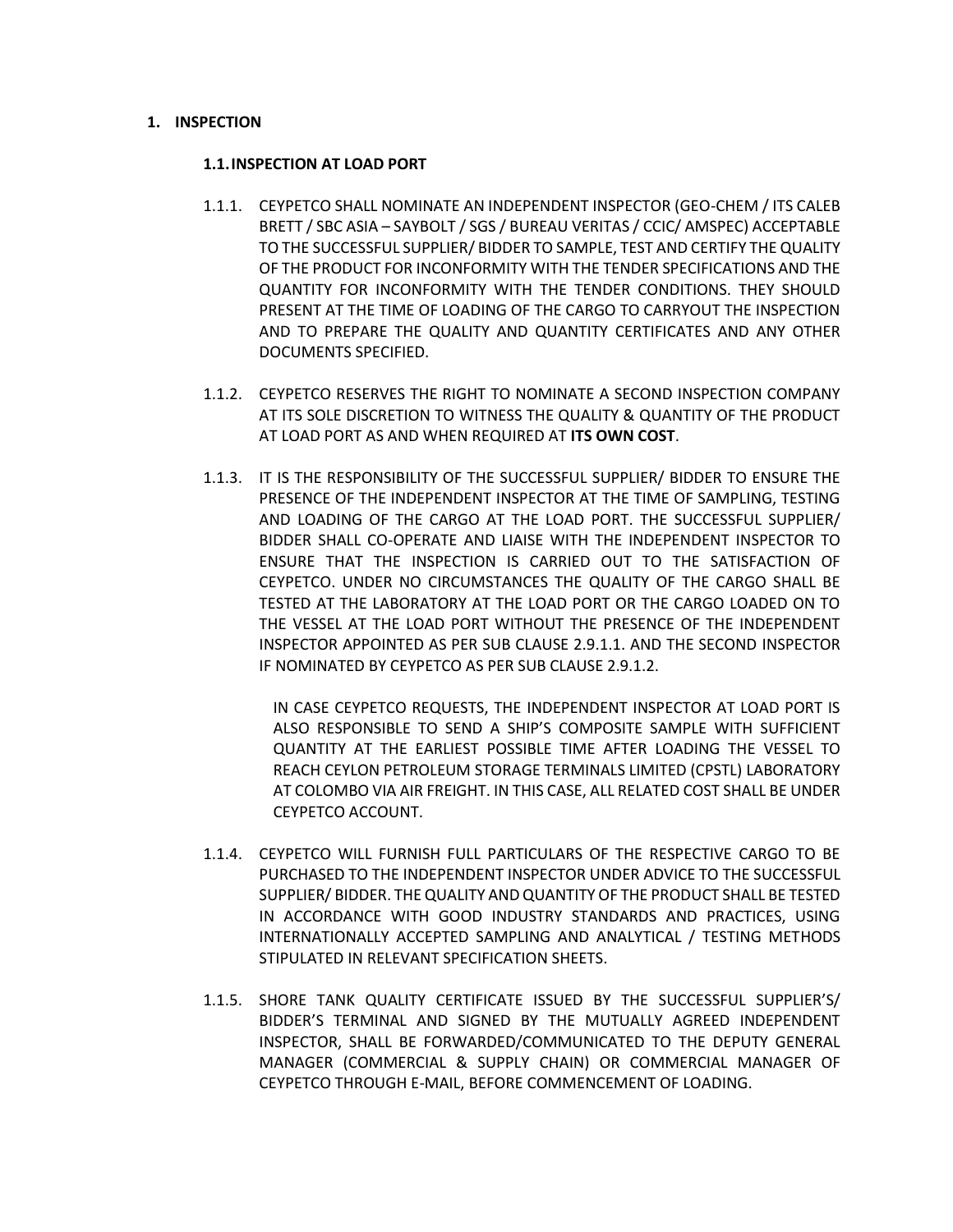1.1.6. THE SUCCESSFUL SUPPLIER/BIDDER SHALL ENSURE THAT VESSEL LOADS ONLY THE PRODUCT THAT MEETS EACH, EVERY AND ALL SPECIFICATIONS AS SPECIFIED BY CEYPETCO IN THE CONTRACT. THE INDEPENDENT INSPECTOR NOMINATED BY CEYPETCO AND ACCEPTED BY THE SUCCESSFUL SUPPLIER/BIDDER SHALL ALSO ENSURE THAT THE VESSEL LOADS ONLY PRODUCT THAT ARE ON SPECIFICATIONS.

> IF THE LOAD PORT QUALITY CERTIFICATES OF THE PRODUCT DOES NOT MEET THE CEYPETCO CONTRACTUAL SPECIFICATIONS, CEYPETCO SHALL COMMUNICATE THE REJECTION OF SUCH PRODUCT WITH REASONS WITHIN A REASONABLE TIME PERIOD AFTER THE SUCCESSFUL SUPPLIER/BIDDER HAS SENT THE QUALITY CERTIFICATES THROUGH E-MAIL.

> UNDER NO CIRCUMSTANCES THE LOADING SHALL BE DELAYED, IF ALL THE PARAMETERS OF LOAD PORT QUALITY CERTIFICATES FOR THE PRODUCT IS ON SPECIFICATIONS.

- 1.1.7. CEYPETCO SHALL PROVIDE AT LEAST THREE (03) E-MAIL ADDRESSES FOR SUCH CORRESPONDENCE TO THE SUCCESSFUL SUPPLIER/ BIDDER AND THE SUCCESSFUL SUPPLIER/ BIDDER SHALL SEND THE QUALITY CERTIFICATES TO ALL THREE E-MAIL ADDRESSES PROVIDED BY THE BUYER FOR THE SAID PURPOSE.
- 1.1.8. THE SUCCESSFUL SUPPLIER/BIDDER SHALL LOAD THE CARGO COMPLYING WITH CEYPETCO TENDER SPECIFICATION AT THEIR OWN RISK.
- 1.1.9. THE SUCCESSFUL SUPPLIER/ BIDDER SHALL BE BOUND TO PROVIDE A TANK CLEANLINESS & DRY CERTIFICATE SIGNED BY THE INDEPENDENT INSPECTOR CERTIFYING THE INSPECTION AND WITNESSING, ENSURING DRY AND CLEANLINESS OF THE VESSEL'S TANKS & LINES BEFORE LOADING AND VESSEL'S TANKS FACILITIES SUCH AS PIPELINES, PUMPS AND STRAINERS TO BE CLEANED, DRY AND SUITABLE FOR GAS OIL (0.05% MAX SULPHUR) THROUGH THE INDEPENDENT INSPECTOR.
- 1.1.10. IT IS EXTREMELY IMPORTANT TO SUBMIT THE ABOVE CERTIFICATE TO CEYPETCO BY THE SUCCESSFUL SUPPLIER/BIDDER THROUGH INDEPENDENT INSPECTOR PRIOR TO COMMENCEMENT OF LOADING. THE SUCCESSFUL SUPPLIER/ BIDDER SHALL BE RESPONSIBLE TO LOAD THE CARGO INTO THE CLEAN AND DRY TANKS OF THE VESSEL AS CERTIFIED BY THE INDEPENDENT INSPECTOR.
- 1.1.11. IN THE EVENT PRODUCT IS LOADED FROM DIFFERENT SHORE TANKS, INDEPENDENT INSPECTOR SHALL PROVIDE QUALITY CERTIFICATES IN RESPECT OF EACH AND EVERY SHORE TANK.
- 1.1.12. THE COST OF INSPECTION AT LOAD PORT SHALL BE SHARED EQUALLY BETWEEN CEYPETCO AND THE SUCCESSFUL SUPPLIER/BIDDER.
- 1.1.13. QUANTITIES MENTIONED IN THE BILLS OF LADING (B/Ls) AT RESPECTIVE LOAD PORTS SHALL BE BINDING ON BOTH PARTIES.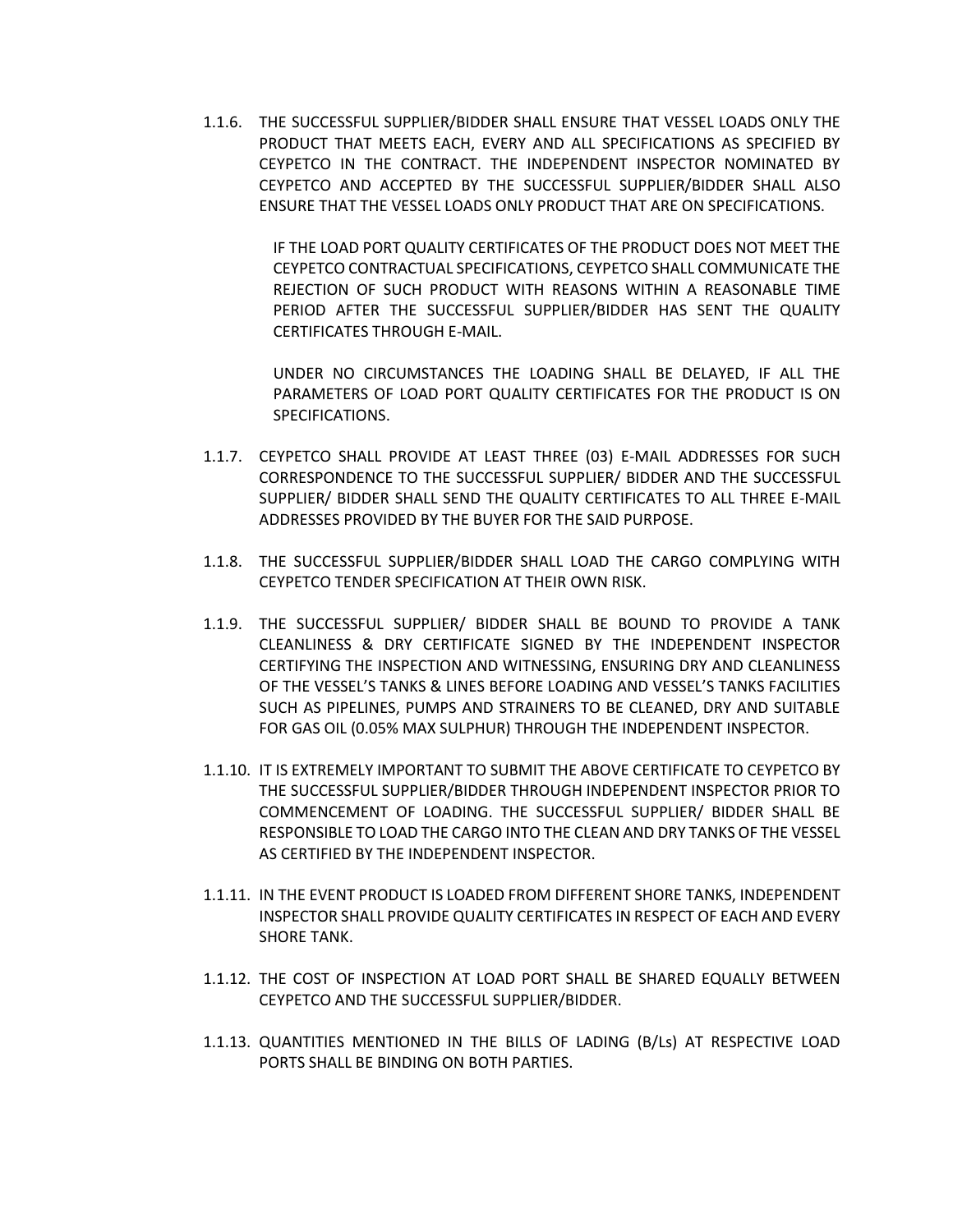1.1.14. IN THE EVENT THAT THE SUCCESSFUL SUPPLIER/BIDDER DOES NOT AGREE TO THE NOMINATED INDEPENDENT INSPECTOR BY CEYPETCO AS PER THE CLAUSE 2.7.1.1., THE SUCCESSFUL SUPPLIER/ BIDDER IS PERMITTED TO NOMINATE AN ALTERNATIVE INDEPENDENT INSPECTOR FROM COMPANIES LISTED UNDER THE SAID CLAUSE. UNDER NO CIRCUMSTANCES THE SUCCESSFUL SUPPLIER/ BIDDER SHALL BE PERMITTED TO CHANGE SUCH ALTERNATIVE NOMINATION THEREAFTER.

## **1.2.INSPECTION AT DISCHARGE PORT**

- 1.2.1. DISCHARGE PORT INDEPENDENT INSPECTOR SHALL BE DIFFERENT TO THAT OF THE LOAD PORT.
- 1.2.2. THE QUALITY AT DISCHARGE PORT COLOMBO SHALL BE DETERMINED BY CEYLON PETROLEUM STORAGE TERMINALS LIMITED (CPSTL) LABORATORY AND WITNESSED BY THE INDEPENDENT INSPECTOR (ITS CALEB BRETT / GEO-CHEM / SBC ASIA – SAYBOLT / SGS / BUREAU VERITAS) AT COLOMBO AND ONE REPRESENTATIVE IF NOMINATED BY THE SUCCESSFUL BIDDER. SUCH DETERMINATIONS SHALL BE BASED ON THE RECOGNISED CARGO ANALYSIS CARRIED OUT BY THE CPSTL LABORATORY. THE CERTIFICATE OF QUALITY ISSUED BY CPSTL LABORATORY AS WITNESSED BY THE INDEPENDENT INSPECTOR AT COLOMBO BASED ON SUCH RECOGNISED CARGO ANALYSIS SHALL BE BINDING ON BOTH PARTIES.

CEYPETCO SHALL RESERVE THE RIGHT TO DEPLOY ITS OWN REPRESENTATIVE/S TO WITNESS THE SAMPLING / TESTING PERFORMED AT THE VESSEL / CPSTL LABORATORY.

1.2.3. A SHIP TANK COMPOSITE SAMPLE WITH ADEQUATE QUANTITY FOR THE PRODUCT SHALL BE DRAWN FROM THE SHIP'S TANKS ACCORDING TO ASTM STANDARD METHOD OF SAMPLING BY A MUTUALLY AGREED INDEPENDENT INSPECTOR AT DISCHARGE PORT WITNESSED BY CEYPETCO / CPSTL REPRESENTATIVES AND REPRESENTATIVE IF NOMINATED BY THE SUCCESSFUL SUPPLIER/BIDDER. SAMPLES SHALL BE PROPERLY SEALED AND AUTHENTICATED BY THE INDEPENDENT INSPECTOR, VESSEL'S MASTER OR REPRESENTATIVE OF THE MASTER AND REPRESENTATIVES OF THE CEYPETCO / CPSTL AND REPRESENTATIVE IF NOMINATED BY THE SUCCESSFUL SUPPLIER/BIDDER.

> SUCH SAMPLE WILL BE ANALYZED AT THE CPSTL LABORATORY ACCORDING TO CONTRACTUAL SPECIFICATION AND SHALL BE WITNESSED BY THE MUTUALLY AGREED INDEPENDENT INSPECTOR. THE RESULT OF THE ANALYSIS SHALL BE THE RECOGNIZED CARGO ANALYSIS AND SHALL BE BINDING ON BOTH PARTIES.

- 1.2.4. UNDER NO CIRCUMSTANCES A REPRESENTATIVE OF THE SUCCESSFUL SUPPLIER/BIDDER FROM AN INSPECTION COMPANY AND AN EMPLOYEE OF THE INSPECTION COMPANY AS MENTIONED UNDER SUB CLAUSE 2.9.2.2. WILL BE ALLOWED.
- 1.2.5. UNDER NO CIRCUMSTANCES A PROTECTIVE INSPECTOR WILL BE ALLOWED TO THE SUCCESSFUL SUPPLIER/BIDDER OTHER THAN THE MUTUALLY AGREED INDEPENDENT INSPECTOR.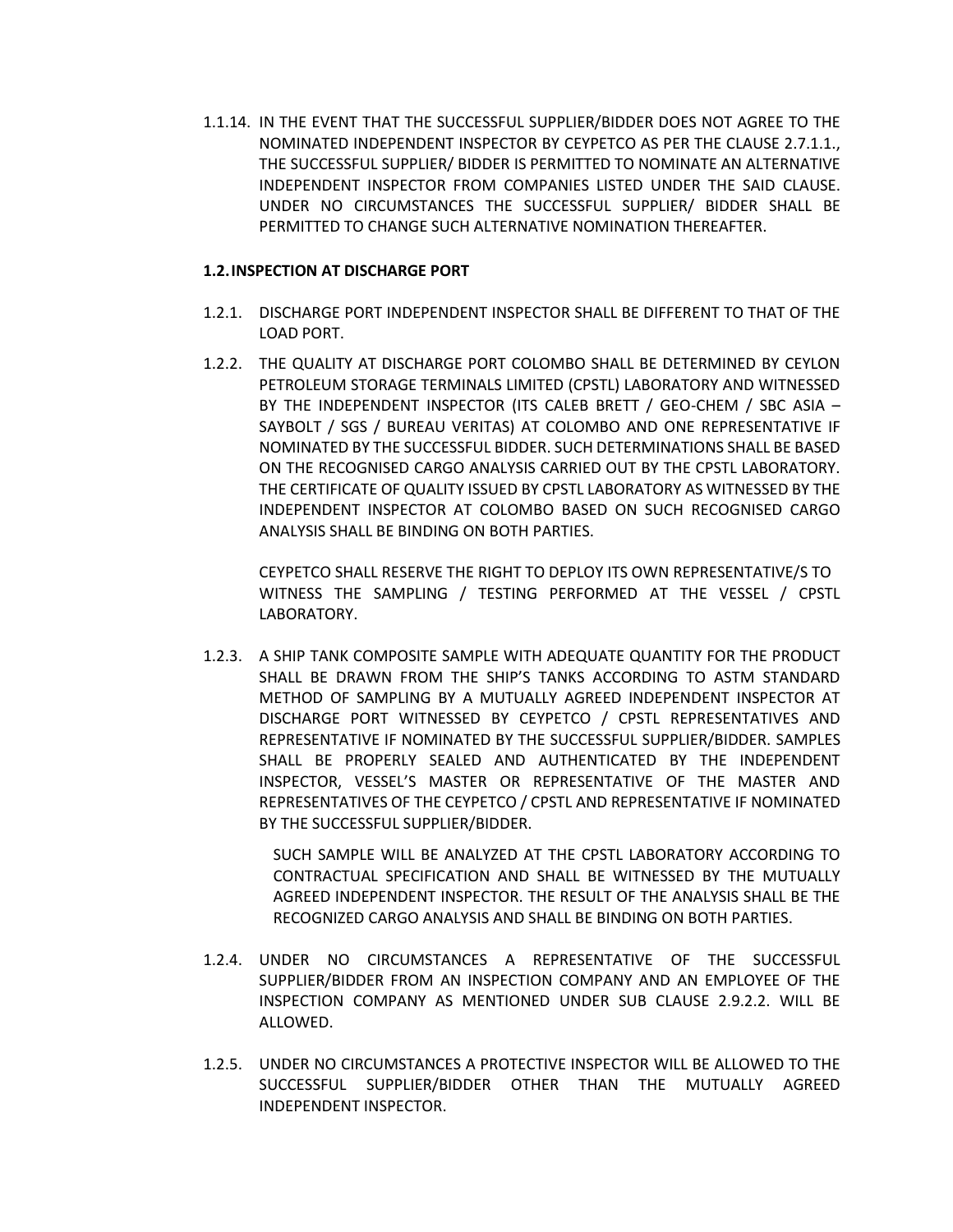- 1.2.6. THE SUCCESSFUL SUPPLIER/BIDDER SHALL DECLARE IN THE BID THAT THE CERTIFICATE OF QUALITY AT DISCHARGE PORT FOR THE PRODUCT SHALL BE ON THE BASIS OF SHIP TANK COMPOSITE SAMPLE TAKEN ON ARRIVAL OF THE VESSEL AT DISCHARGE PORT AS PER THE SUB CLAUSE 2.9.2.3.
- 1.2.7. HOWEVER, IN THE EVENT THE FIRST COMPOSITE SAMPLE DOES NOT MEET THE CONTRACTUAL SPECIFICATIONS, THE INDEPENDENT INSPECTOR WILL BE REQUESTED TO DRAW A SECOND SET OF SAMPLES FROM VESSEL'S INDIVIDUAL TANKS IN THE PRESENCE OF REPRESENTATIVES FROM CEYPETCO/CPSTL, A REPRESENTATIVE FROM THE SUCCESSFUL SUPPLIER/ BIDDER'S CARGO INSURER, TWO REPRESENTATIVES FROM THE SUCCESSFUL SUPPLIER/ BIDDER AND ONE REPRESENTATIVE FROM THE PROTECTION & INDEMNITY INSURANCE (P&I CLUB).

SUCH INDIVIDUAL SAMPLE WILL BE ANALYZED AT THE LABORATORY OF CPSTL ACCORDING TO THE CONTRACTUAL SPECIFICATIONS AND SHALL BE WITNESSED BY THE MUTUALLY AGREED INDEPENDENT INSPECTOR. THE RESULTS OF THESE ANALYSIS BASED ON THE SAMPLES DRAWN FROM VESSEL'S INDIVIDUAL TANKS SHALL BE THE RECOGNIZED CARGO ANALYSIS AND SHALL BE BINDING ON BOTH PARTIES. ALL REPRESENTATIVES WITNESS THIS TEST REQUIRED TO BE SIGNED EACH OF THE FULL TEST CERTIFICATES ISSUED BY CPSTL LABORATORY.

- 1.2.8. IF THE SPECIFICATION OF THE PRODUCT DEVIATED FROM THE CEYPETCO STANDARD SPECIFICATIONS, CEYPETCO RESERVES THE RIGHT TO REJECT THE PRODUCT.
- 1.2.9. UNDER NO CIRCUMSTANCES ANY TESTING RESULTS FROM ANY OTHER LABORATORIES OTHER THAN THE CPSTL LABORATORY SHALL BE ENTERTAINED FOR FINAL DETERMINATION OF THE QUALITY OF THE SUBJECT CARGO.
- 1.2.10. IN THE EVENT OF CEYPETCO DECIDING TO ACCEPT A PART CARGO ON BOARD THE VESSEL BASED ON THE TEST RESULTS OF THE SECOND TEST FOR THE INDIVIDUAL TANKS, THE PART CARGO SHALL BE DISCHARGED AT ITS SOLE DISCRETION OF CEYPETCO. IN CASE IT IS DECIDED TO ACCEPT PART CARGO DISCHARGE, THEN LAYTIME AND DEMURRAGE TO BE PRO-RATED IN LINE WITH THE QUANTITY OF CARGO DISCHARGED. THE TIME PERIOD BETWEEN FIRST REJECTION OF THE CARGO OR PART CARGO AND RECOMMENCEMENT OF THE LAYTIME FOR THE PART CARGO SHALL NOT BE COUNTED AS USED LAYTIME.
- 1.2.11. THE QUALITY CERTIFICATE AT DISCHARGE PORT, COLOMBO SHALL BE ISSUED BY THE INDEPENDENT INSPECTOR BASED ON THE TEST REPORT OF CPSTL LABORATORY.
- 1.2.12. DISCHARGE OF VESSEL SHALL COMMENCE ONLY AFTER THE CERTIFICATE OF QUALITY AT DISCHARGE PORT, AS ISSUED BY INDEPENDENT INSPECTOR BASED ON THE TESTS REPORTS OF CPSTL LABORATORY COUNTERSIGNED BY CEYPETCO'S REPRESENTATIVE IS IN POSSESSION OF THE SUCCESSFUL SUPPLIER'S/ BIDDER.
- 1.2.13. THE QUANTITY OF THE PRODUCT AT THE DISCHARGE PORT COLOMBO SHALL BE DETERMINED BY AN INDEPENDENT INSPECTOR (ITS CALEB BRETT / GEO-CHEM/ SBC